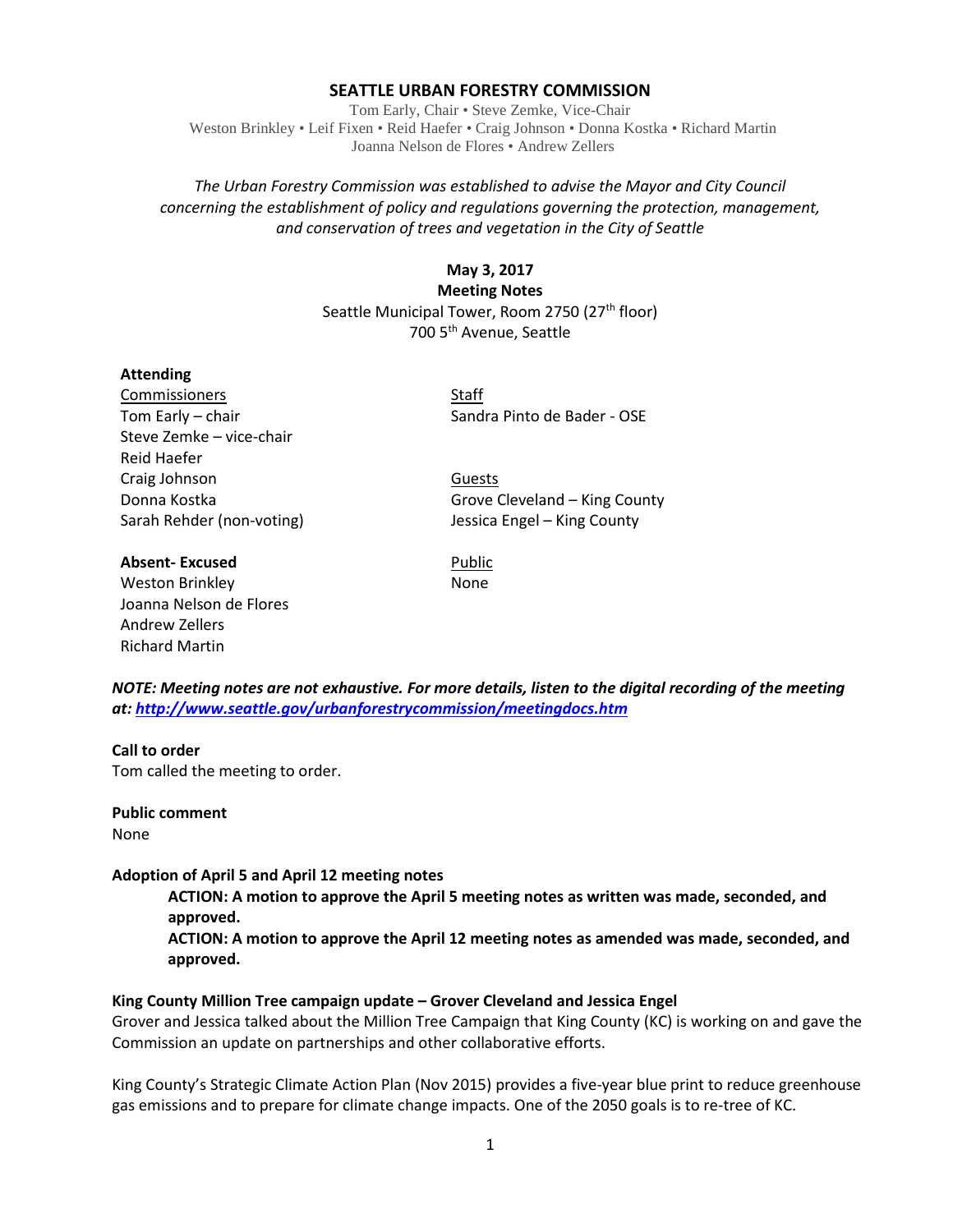King County Council adopted the goal to increase canopy cover over 30 years by planting one million trees by 2020. King County will comply with half and regional partners will plant the other half.

King County already does a lot of plantings and partners like Forterra and The Nature Conservancy also do a lot. They are working on tracking tools to be more effective.

UFC question/comment: The Commission recommended creating a single tracking system to capture progress.

Answer: Good idea. They calculate that they'll have to plant around 130,000 trees per year to get to the goal. Generally, they are talking about net new trees. The idea is to significantly increase tree canopy. They have thus far planted 60,000 trees.

UFC question/comment: KC might need to extend their timeline out a bit to succeed.

Answer: KC utilities have a goal to be carbon neutral. They are expecting to get a significant infusion from them to help them with their goals. The way they are generally looking at it is this is the marketing campaign to launch their larger 30-year plan.

UFC question/comment: Is the intent to plant only native species? Answer: King County will plant native species but they are not going to require this from partners. They have some of that information on their website. Grover and Jessica walked the Commission through the website.

UFC question/comment: it would be interesting to do this as a "trees per capita" competition. Maybe partner with Tree City USA (Arbor Day Foundation).

UFC question/comment: might want to include all plants nurseries not necessarily nurseries that sell native plants.

Answer: They have a public facing area of the site where residents can count trees they have planted.

UFC question/comment: It would be helpful to also provide information on invasive species so that people are discouraged from planting them.

They are working with the King County Parks Foundation. Their goal is to target Millennials to get involved.

#### **Arboretum follow-up letter – discussion continues**

Leif introduced the new iteration of the letter. The goal being to shift the culture for the City to lead by example. He feels that the Arboretum example is not well connected to the last two paragraphs. He welcomes input.

Sandra shared with the Commission information that Garret sent her: they have removed 123 trees thus far and are planting 700 trees.

The letter originated from conversations with other departments that are not meeting their 2 for 1 goals. Tom proposed waiting to hear the results of the 2016 canopy cover assessment and then use that information to inform the letters.

#### **Tree Regulations letter of recommendation – discussion continues**

The Commission proposed holding off for now on this letter.

#### **Creative ideas to expand Seattle's urban forest – discussion continues**